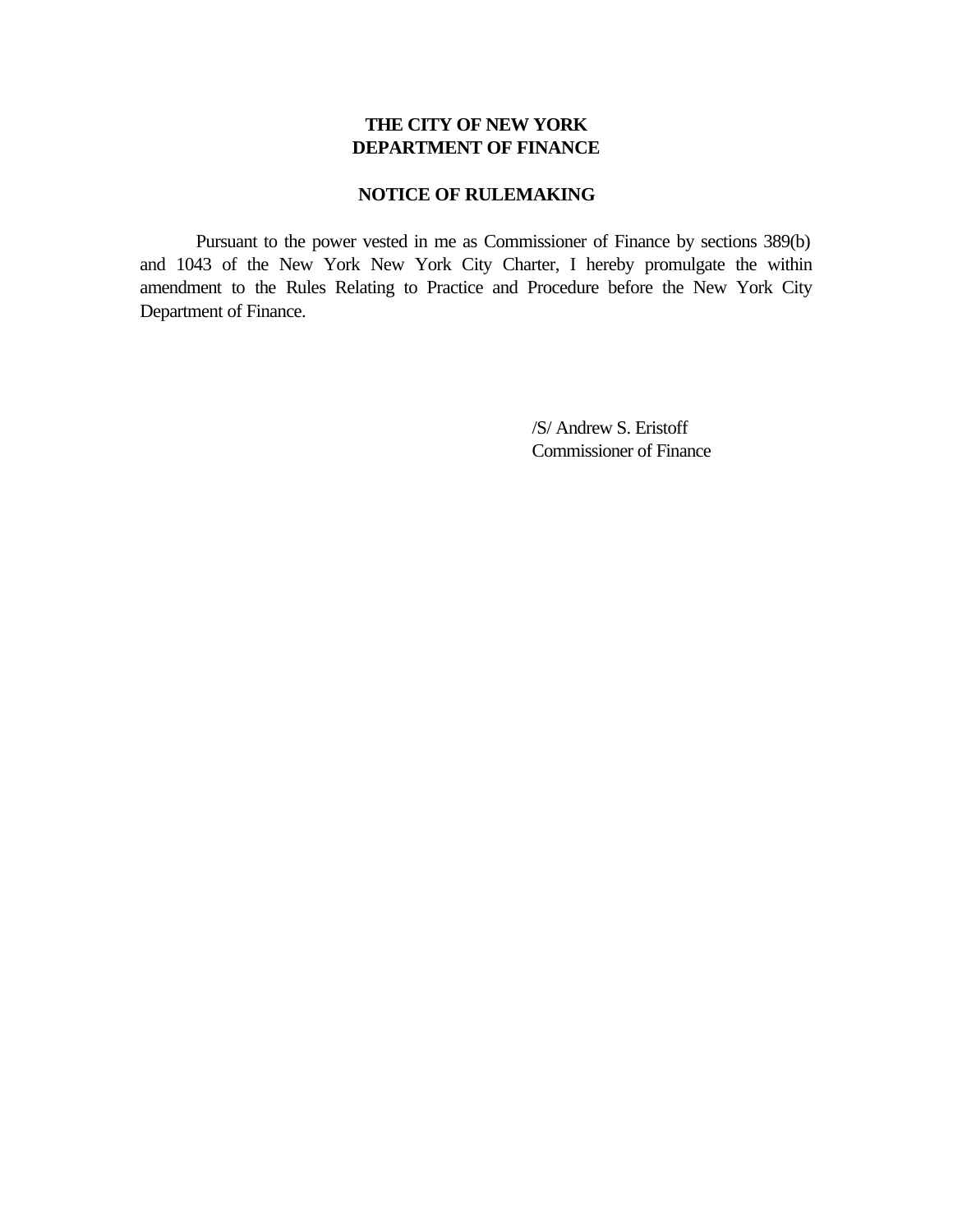Section 27-01 of title 19 of the Compilation of the Rules of the City of New York Relating to Practice and Procedure before the Commissioner of Finance, promulgated on April 20, 2000, is amended by adding a new paragraph (h) to read as follows:

(h) **Return Preparer Authorization.** Notwithstanding anything to the contrary in paragraph (1) of subdivision (f) of this section, the Department may establish a procedure under which a taxpayer may, by checking a box on the face of the tax return, authorize the Department to contact the individual signing a tax return as the preparer to answer questions that may arise during the processing of the return solely for the purpose of enabling the Department to complete the initial processing of the return. Under such a procedure, the taxpayer may authorize the preparer of the tax return to give the Department information that is missing from the return, call the Department for information about the processing of the return or the status of a refund claimed on, or payments made with or reported on, the return and respond to certain Department notices that the taxpayer has shared with the preparer about math errors, offsets and return preparation. No such procedure may authorize the Department to send statutory or other notices, or copies of notices, to the preparer. No such procedure may authorize the disclosure by the Department, or by the individual signing the tax return as the preparer, of information relating to substantive issues, including but not limited to, underreporting issues, examination inquiries, and collection notices. The authorization under any such procedure shall be irrevocable but shall automatically expire no later than the due date (without regard to extensions) for the filing of the return for the following year for the same tax, regardless of whether the taxpayer is subject to the same tax in the following year.